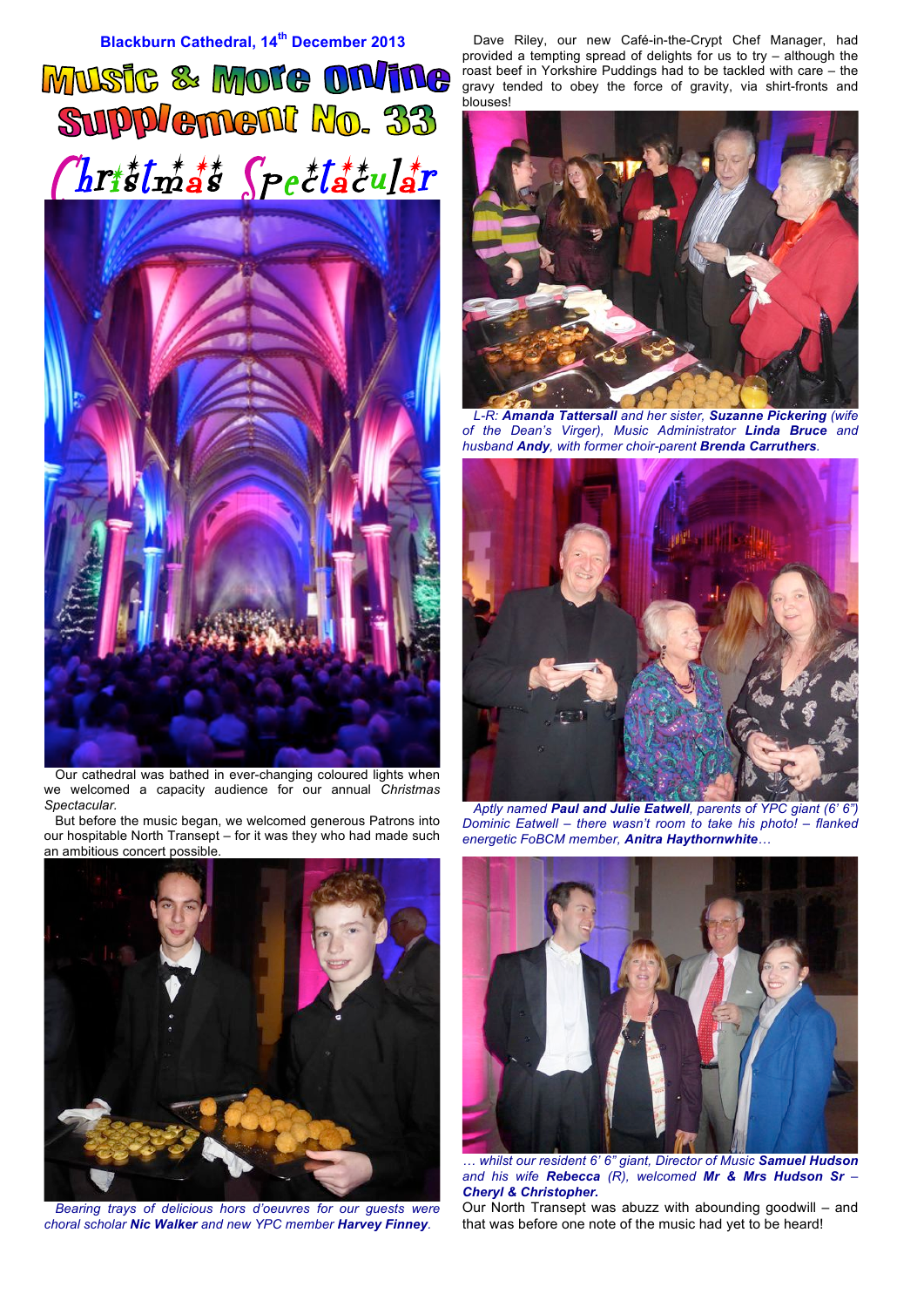

*It was a particular joy that evening to welcome Scott Cooper and his fiancée Charlotte Wells, for it was Scott's company which helped to build our new £225,000 Song School.*



*Former cathedral choirman HH Judge James Prowse (R) had brought two of his neighbours to the concert: John and Clare Berry. Clearly everyone was having a great time!*

We then took our places In the Nave for the concert. There wasn't a spare seat. (The empty chair in the centre of the photo belonged to your itinerant photographer!)



The first item was Britten's *Ceremony of Carols* scored, originally, for children's voices and harp. But tonight several of the carols were sung in a skilful SATB version by Julius Harrison.

How effective it was to hear the trebles begin sing from a distance their quasi-plainsong *Procession, Hodie Christus Natus est,* as they gradually came into view from the North transept.



## The excellent harpist was **Lauren Scott.**

Then the cathedral choristers and choirmen, and members of the Renaissance Singers, were joined by members of the Northern Chamber Orchestra, and by children from four local Primary and Junior Schools, and also by the cathedral's Lantern Voices and our own Young People's Choir. What a stimulating sight they were as they sang (with raised arms) Will Todd's *My Lord has come.*



Samuel Hudson had chosen new arrangements of popular carols by **Bob Chilcott** who was a member of the famous *King's Singers.* How well they sounded – *Good King Wenceslas, O Little Town of Bethlehem, Away in a manger,* and so many more.

There were several solos by choir members – the first was by head chorister **William Fielding** who is not only an accomplished singer, but also an organist (seeming to learn a new movement of a Vierne *Symphonie* every week!) as well as being a skilled pianist, cellist and trumpet player! William's talented chorister sister, **Elizabeth**, can just be seen on the left!



And then came the interval – with more refreshments in the North Transept and also in the Cathedral Crypt. (We don't do things by half measures here!)

*It was a particular joy to welcome our new Bishop, Julian Henderson, seen here with Peter Turner (who is a strong supporter of our cathedral music) and Canon Andrew Hindley:*